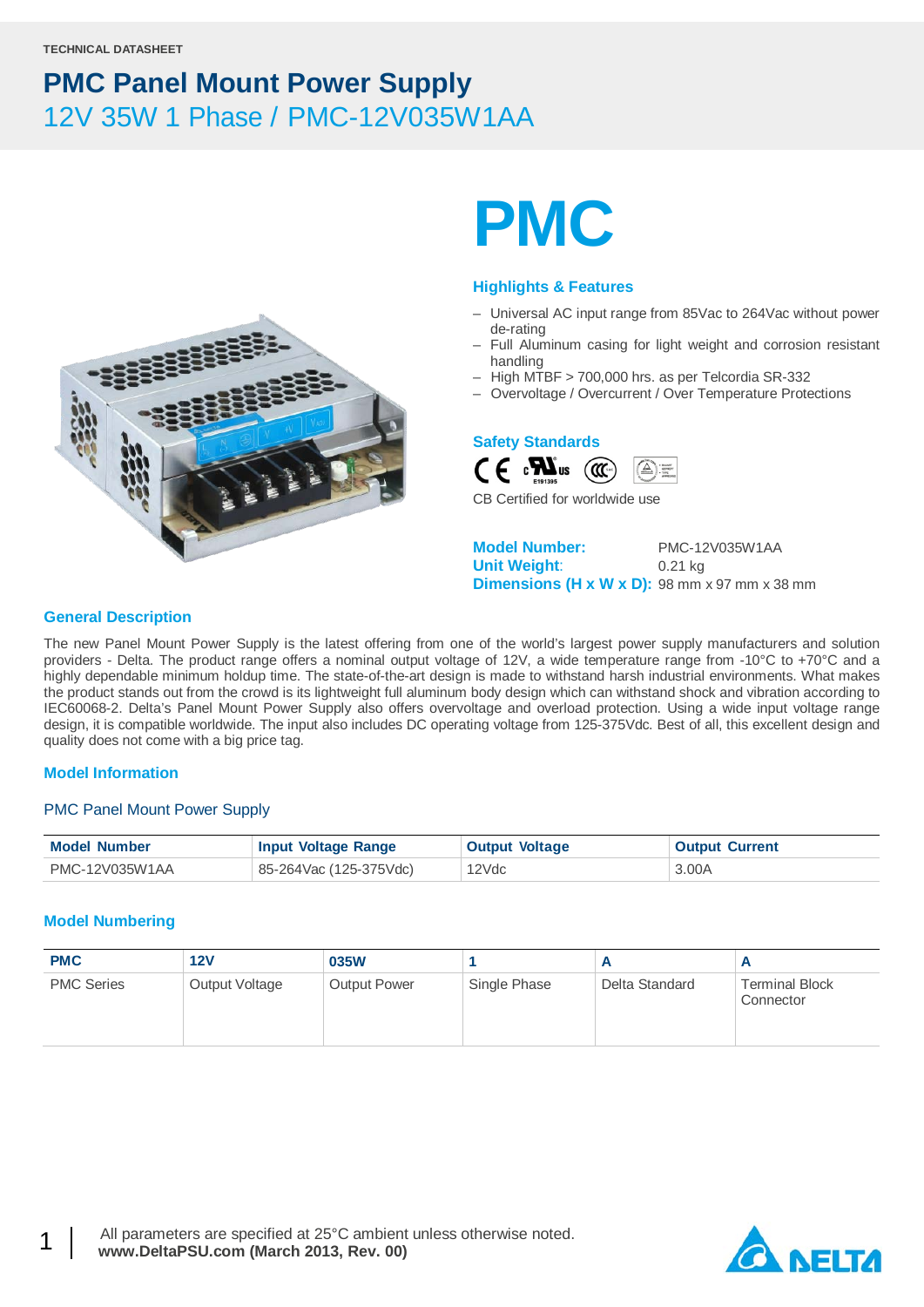## **Specifications**

## Input Ratings / Characteristics

| Nominal Input Voltage    | 100-240Vac                            |
|--------------------------|---------------------------------------|
| Input Voltage Range      | 85-264Vac                             |
| Nominal Input Frequency  | $50-60$ Hz                            |
| Input Frequency Range    | 47-63Hz                               |
| Nominal DC Input Voltage | 125-250Vdc                            |
| DC Input Voltage Range   | 125-375Vdc                            |
| Input Current            | $<$ 0.75A @ 115Vac, $<$ 0.5A @ 230Vac |
| Efficiency at 100% Load  | $> 85\%$ @ 115Vac, $> 86\%$ @ 230Vac  |
| Max Inrush Current       | $<$ 30A @ 115Vac, $<$ 60A @ 230Vac    |
| Power Factor             | Conform to EN61000-3-2                |
| Leakage Current          | $<$ 1mA @ 240Vac                      |
|                          |                                       |

# Output Ratings / Characteristics

| Nominal Output Voltage                                | 12Vdc                                               |
|-------------------------------------------------------|-----------------------------------------------------|
| Output Voltage Tolerance                              | $\pm$ 2% (initial set point tolerance from factory) |
| Output Voltage Adjustment Range                       | $11-14$ Vdc                                         |
| Output Current                                        | 3.00A                                               |
| <b>Output Power</b>                                   | 35W                                                 |
| Line Regulation                                       | < $0.5\%$ typ. ( $@$ 85-264Vac input, 100% load)    |
| Load Regulation                                       | $<$ 1% typ. (@ 85-264Vac input, 0-100% load)        |
| PARD (20MHz)                                          | $<$ 100 $mV$ pp                                     |
| Rise Time                                             | < 30ms @ nominal input (100% load)                  |
| Start-up Time                                         | $<$ 2500ms $\circledR$ nominal input (100% load)    |
| Hold-up Time                                          | $>$ 15ms @ 115Vac, $>$ 80ms @ 230Vac (100% load)    |
| Dynamic Response (Overshoot & Undershoot O/P Voltage) | $\pm$ 5% @ 0-100% load                              |
| Start-up with Capacitive Loads                        | 6,600µF Max                                         |

### **Mechanical**

| Case Cover                   | Aluminium                         |
|------------------------------|-----------------------------------|
| Dimensions (L x W x D)       | 98 mm x 97 mm x 38 mm             |
| Unit Weight                  | $0.21$ kg                         |
| Indicator                    | Green LED (DC OK)                 |
| <b>Cooling System</b>        | Convection                        |
| Terminal<br>Input and Output | M3.5 x 5 Pins (Rated 300VAC/15A)  |
| Wire                         | AWG 22-14                         |
| <b>Noise</b>                 | Sound Pressure Level (SPL) <40dBA |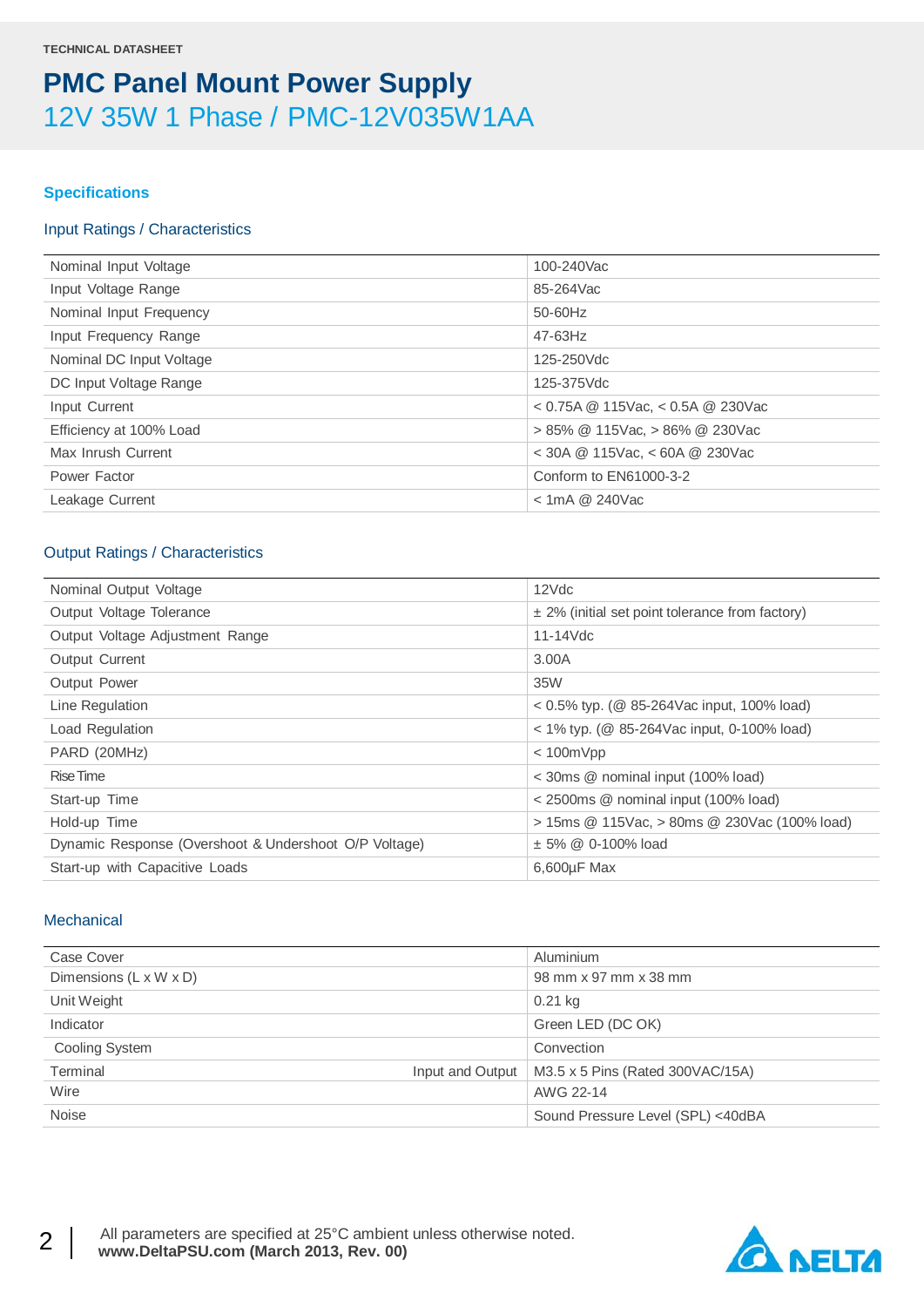### **Environment**

| Surrounding Air Temperature | $-10^{\circ}$ C to $+70^{\circ}$ C<br>Operating                  |
|-----------------------------|------------------------------------------------------------------|
|                             | $-25^{\circ}$ C to $+85^{\circ}$ C<br>Storage                    |
| Power De-rating             | > 50°C de-rate power by 2.5% / °C                                |
| <b>Operating Humidity</b>   | $<$ 95% RH                                                       |
| <b>Operating Altitude</b>   | 3,000 Meters                                                     |
| Shock Test (Non-Operating)  | IEC60068-2-27, 30G (300m/S <sup>2</sup> ) for a duration of 18ms |
|                             | 3 times per direction, 18 times in total                         |
| Vibration (Non-Operating)   | IEC60068-2-6, 10Hz to 150Hz @ 50m/S <sup>2</sup> (5G peak);      |
|                             | 90 min per axis for all X, Y, Z direction                        |
| <b>Pollution Degree</b>     | 2                                                                |

### **Protections**

| Overvoltage                     | 16V +10% -5%, SELV output, Hicc-up Mode,<br>Non-Latching (Auto recovery). |
|---------------------------------|---------------------------------------------------------------------------|
|                                 |                                                                           |
| Overload / Overcurrent          | > 120% of rated load current, Hicc-up Mode,                               |
|                                 | Non-Latching (Auto recovery).                                             |
| Over Temperature                | < 75°C Ambient Temp@ 100% load,                                           |
|                                 | Non-Latching (Auto-recovery).                                             |
| <b>Short Circuit</b>            | Hicc-up Mode, Non-Latching                                                |
|                                 | (Auto-recovery when the fault is removed).                                |
| <b>Protection Against Shock</b> | Class I with PE <sup>*</sup> connection                                   |

\*PE: Primary Earth

## Reliability Data

| MTBF                   | $>$ 700,000 hrs, as per Telcordia SR-332    |
|------------------------|---------------------------------------------|
| Expected Cap Life Time | 10 years (115Vac & 230Vac, 50% load @ 40°C) |

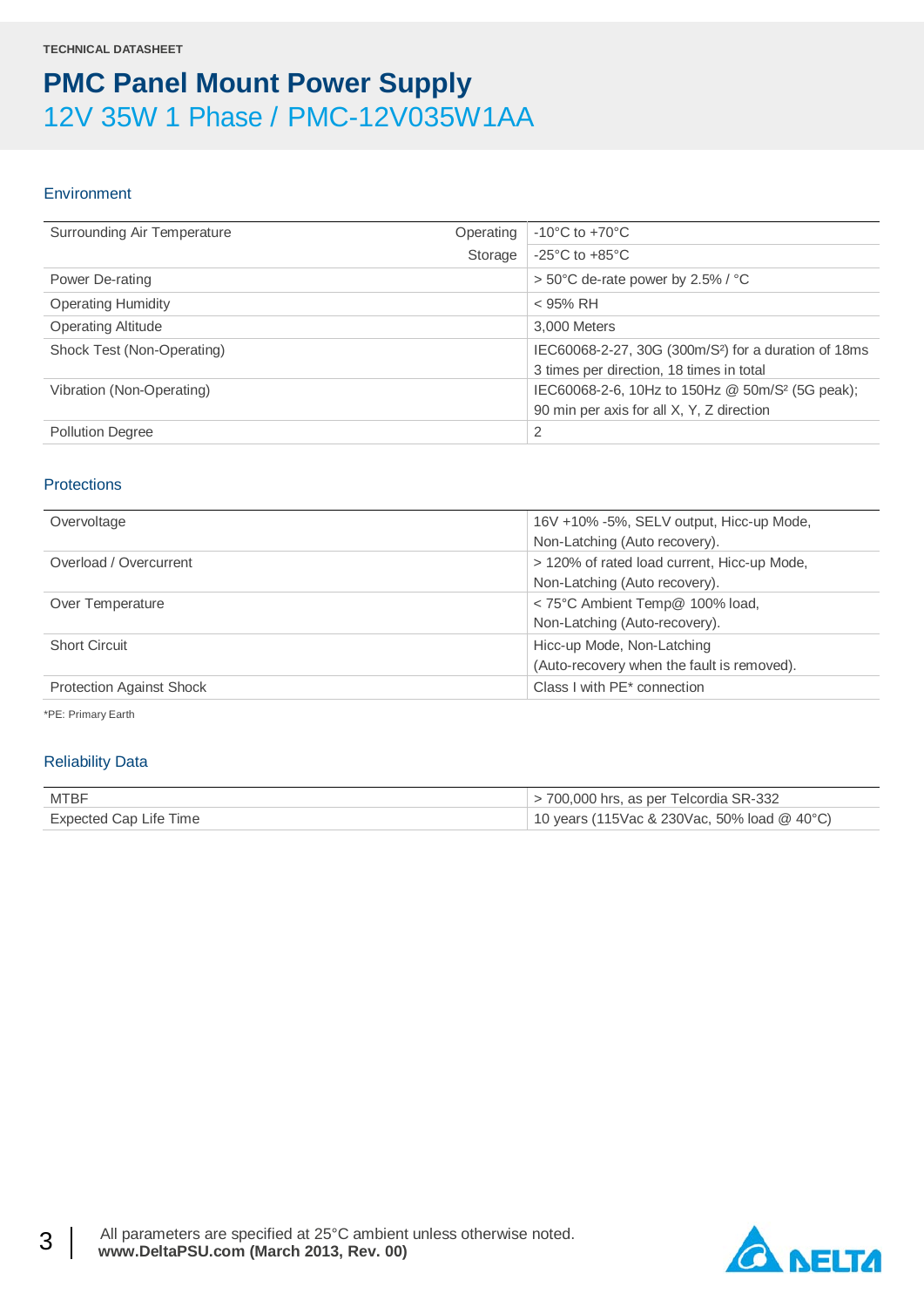## Safety Standards / Directives

| <b>Electrical Safety</b> |                            | TUV Bauart to EN60950-1, UL/cUL recognized to<br>UL60950-1 and CSA C22.2 No. 60950-1, CB scheme to<br>IEC60950-1, CCC to GB4943 |
|--------------------------|----------------------------|---------------------------------------------------------------------------------------------------------------------------------|
| <b>CE</b>                |                            | In conformance with EMC Directive 2004/108/EC and<br>Low Voltage Directive 2006/95/EC                                           |
| Material and Parts       |                            | RoHS Directive 2011/65/EU Compliant                                                                                             |
| Galvanic Isolation       | Input to Output 3.0 KVac   |                                                                                                                                 |
|                          | Input to Ground   1.5 KVac |                                                                                                                                 |
|                          | Output to Ground           | 500 Vac                                                                                                                         |

### EMC

| EMC / Emissions                   |               | CISPR22, EN55022, FCC Title 47: Class B, GB9254                                                     |
|-----------------------------------|---------------|-----------------------------------------------------------------------------------------------------|
| Immunity to                       |               |                                                                                                     |
| Electrostatic Discharge           | IEC61000-4-2  | Level 4 Criteria $A^{1}$<br>Air Discharge: 15kV<br>Contact Discharge: 8kV                           |
| <b>Radiated Field</b>             | IEC61000-4-3  | Level 3 Criteria $A^{(1)}$<br>80MHz-1GHz, 10V/M with 1kHz tone / 80% modulation                     |
| Electrical Fast Transient / Burst | IEC61000-4-4  | Level 3 Criteria $A^{1}$<br>2kV                                                                     |
| Surge                             | IEC61000-4-5  | Level 3 Criteria $A^{1}$<br>Common Mode <sup>2)</sup> : 2kV<br>Differential Mode <sup>3</sup> : 2kV |
| Conducted                         | IEC61000-4-6  | Level 3 Criteria $A^{1}$<br>150kHz-80MHz, 10Vrms                                                    |
| Power Frequency Magnetic Fields   | IEC61000-4-8  | Criteria $A^{1}$<br>10A/Meter                                                                       |
| <b>Voltage Dips</b>               | IEC61000-4-11 | 100% dip; 1 cycle (20ms); Self Recoverable                                                          |
| Low Energy Pulse Test (Ring Wave) | IEC61000-4-12 | Level 3 Criteria $A^{1}$<br>Common Mode <sup>2)</sup> : 2kV<br>Differential Mode <sup>3</sup> : 1kV |

1) Criteria A: Normal performance within the specification limits

2) Asymmetrical: Common mode (Line to earth) 3) Symmetrical: Differential mode (Line to line)

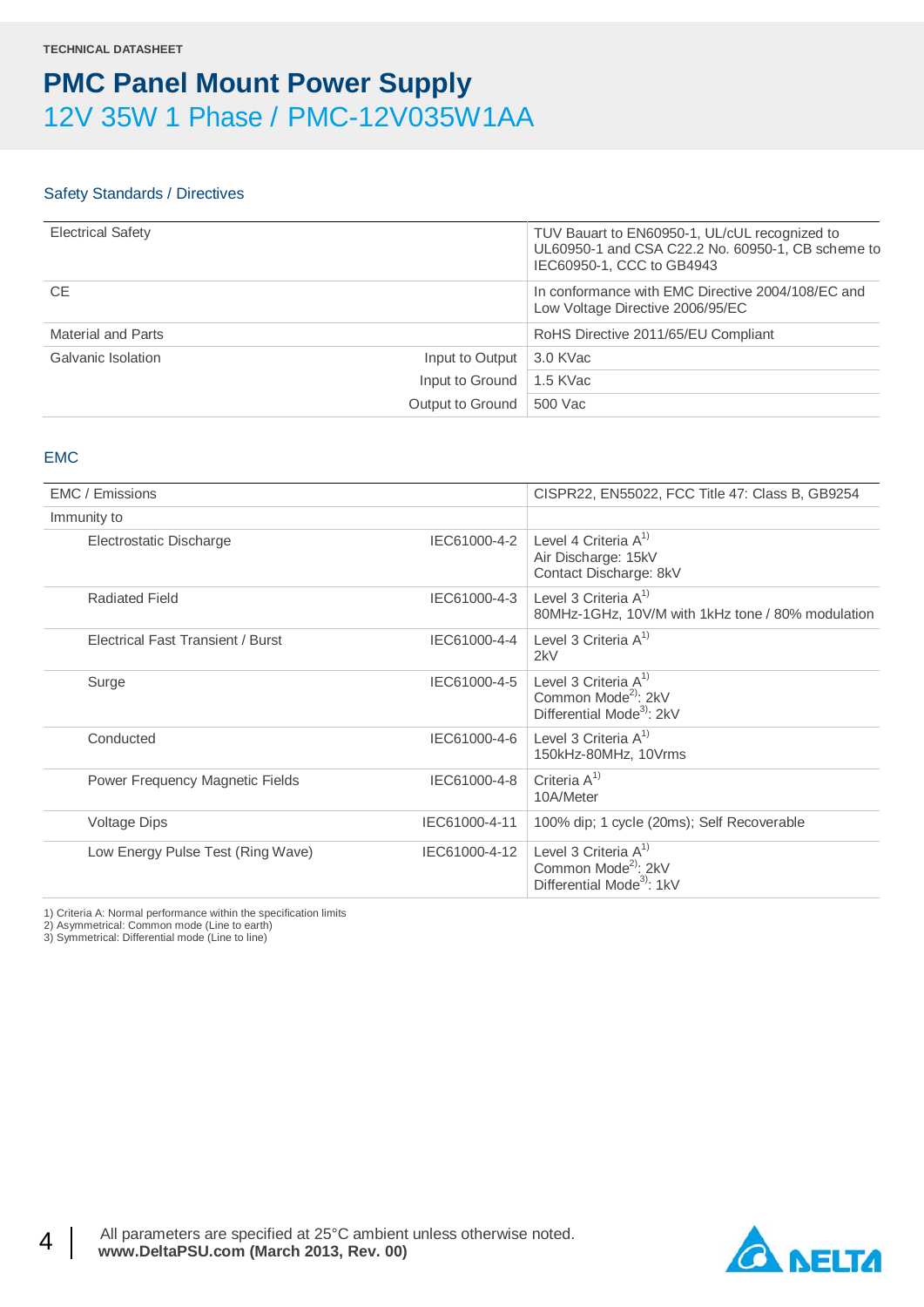# **Block Diagram**



# **Device Description**



- 1) Input & Output terminal block connector
- 2) DC Voltage adjustment potentiometer
- 3) DC OK control LED (Green)

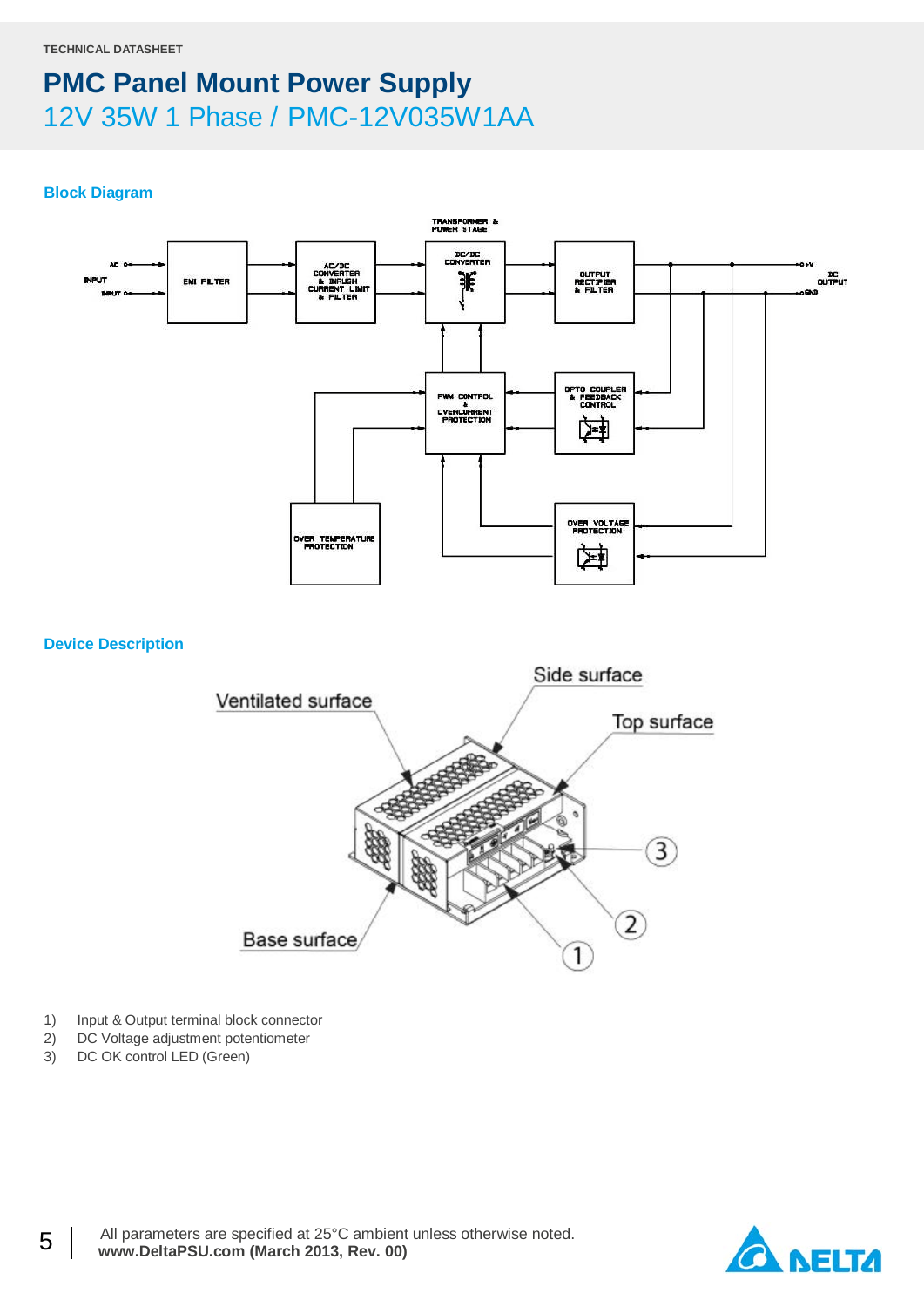## **Dimensions**

**H x W x D:** 98 x 97 x 38 mm





# **Engineering Data**

### De-rating VS surrounding air temperature **Note**



**Fig. 1 De-rating for Vertical and Horizontal Mounting Orientation > 50°C de-rate power by 2.5% / °C**

- 1. Power supply components may degrade, or be damaged, when the power supply continuously used outside the shaded region, refer to the graph shown in Fig. 1.
- 2. If the output capacity is not reduced when the surrounding air temperature > 50°C, the device may run into Over Temperature Protection. When activated, the output voltage will go into bouncing mode and will recover when the surrounding air temperature is lowered or the load is reduced as far as necessary to keep the device in working condition.
- 3. If the device has to be mounted in any other orientation, please do not hesitate to contact **info@deltapsu.com** for more details.
- 4. In order for the device to function in the manner intended, it is also necessary to keep a safety distance of 20mm with adjacent units while the device is in operation.
- 5. Depending on the surrounding air temperature and output load delivered by the power supply, the device housing can be very hot!

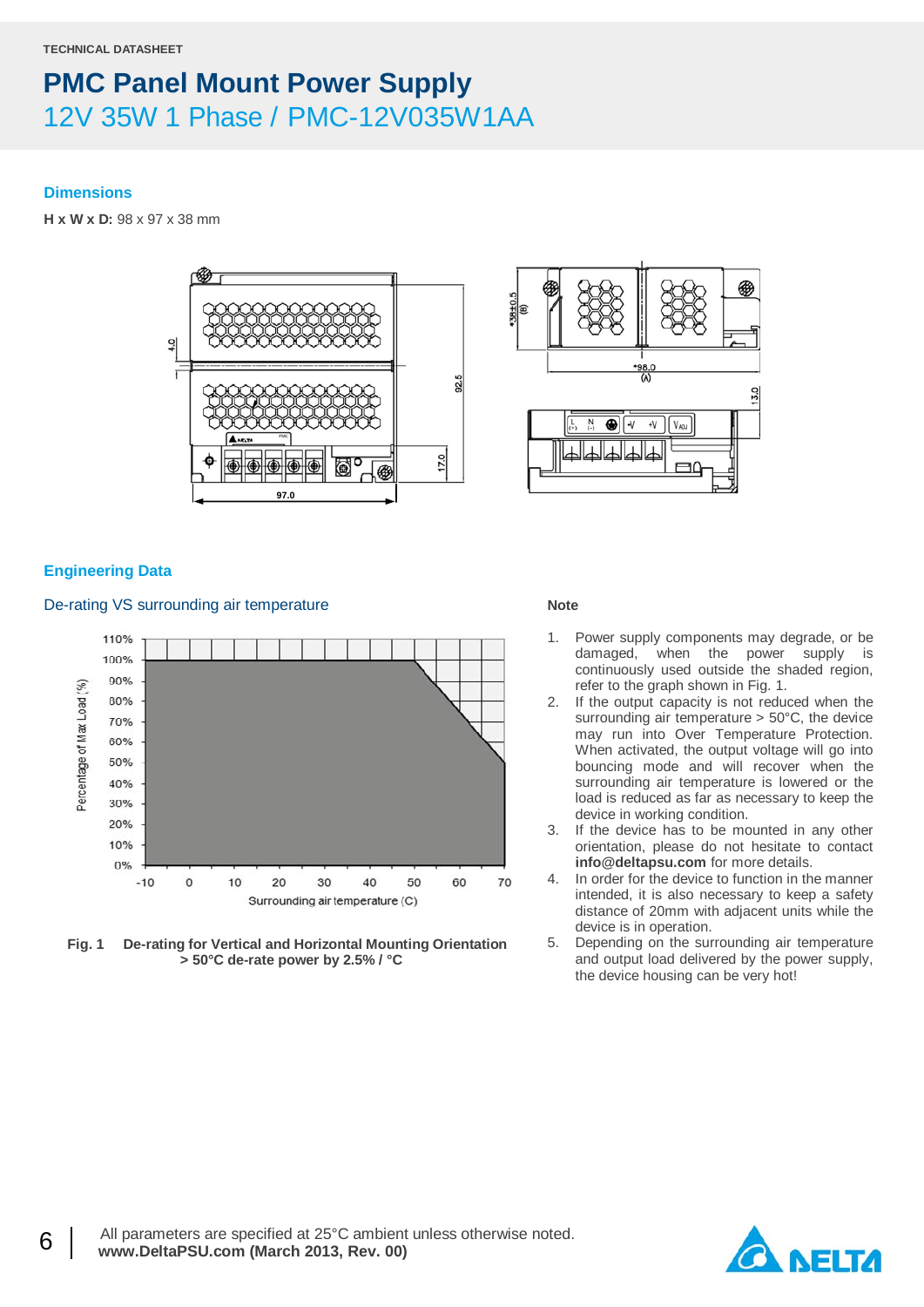# De-rating VS AC input voltage



■ No output power de-rating across the entire input voltage range

# **Assembly & Installation**

## **Mounting**

Ⓐ Mounting holes for power supply assembly onto the mounting surface. Power supply shall be mounted on minimum 2 mounting holes using M3 screw minimum 5 mm length.

Ⓑ This surface belongs to customer's end system or panel where the power supply is mounted.

Ⓒ Connector.



**Fig. 2 Mounting Orientation**

### Installation



- Only use M3 screw ≤ 6 mm through the base mounting holes. This is to keep a safe distance between the screw and internal components.
- Recommended mounting tightening torque : 4~8Kgf.cm

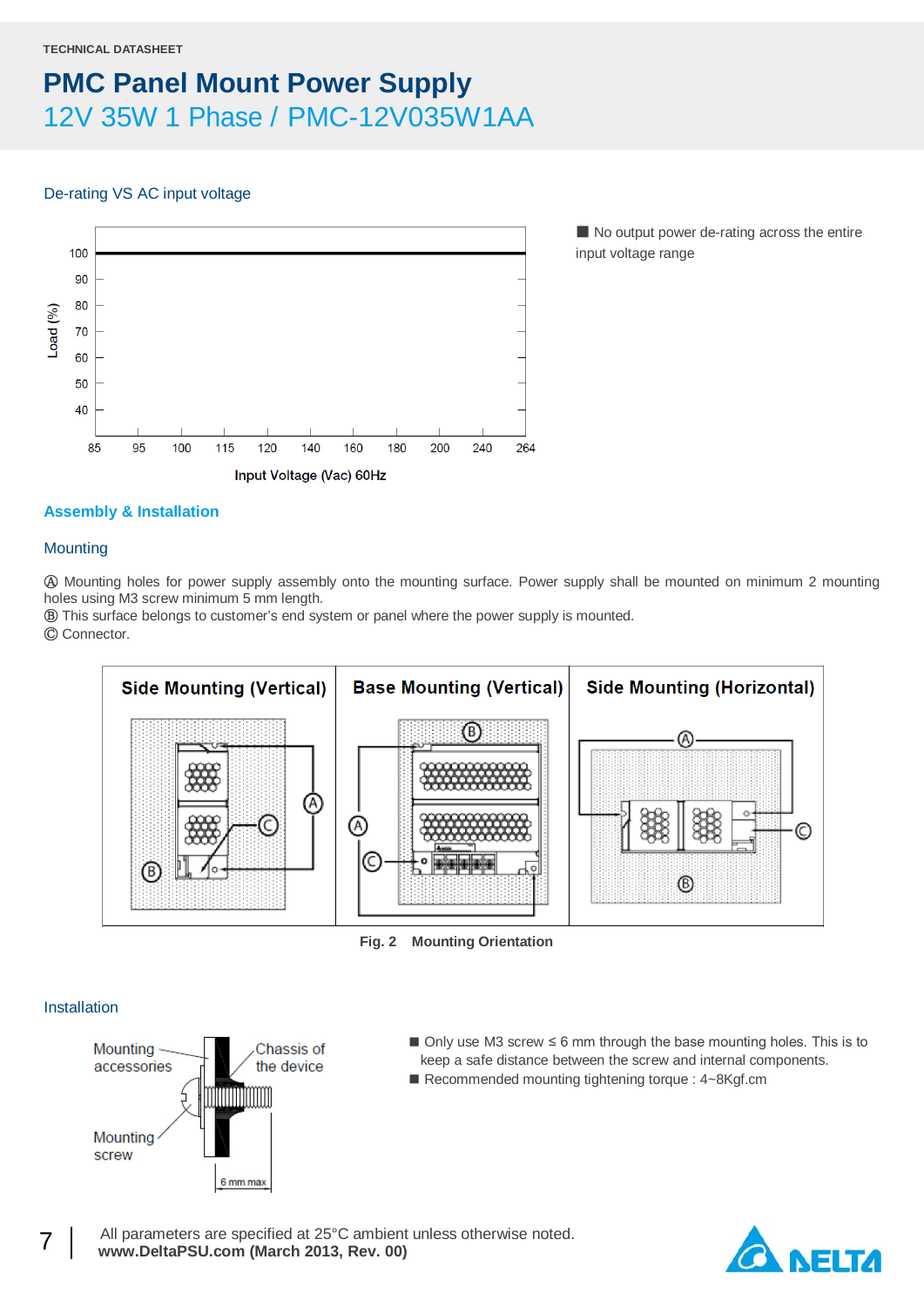### Safety Instructions

- To ensure sufficient convection cooling, always maintain a safety distance of >20mm from all ventilated surfaces while the device is in operation.
- The device is not recommended to be placed on low thermal conductive surface, for example, plastics.
- Note that the enclosure of the device can become very hot depending on the ambient temperature and load of the power supply. Do not touch the device while it is in operation or immediately after power is turned OFF. Risk of burning!
- Do not touch the terminals while power is being supplied. Risk of electric shock.
- Prevent any foreign metal, particles or conductors to enter the device through the openings during installation. It can cause: - Electric shock; Safety Hazard; Fire; Product failure
- Warning: When connecting the device, secure Earth connection before connecting L and N. When disconnecting the device, remove L and N connections before removing the Earth connection.

## **Functions**

### ■ Graph illustrating the Start-up Time, Rise Time, and Hold-up Time



## Start-up Time

The time required for the output voltage to reach 90% of its set value, after the input voltage is applied.

## Rise Time

The time required for the output voltage to change from 10% to 90% of its set value.

## Hold-up Time

Hold up time is the time when the AC input collapses and output voltage retains regulation for a certain period of time. The time required for the output to reach 95% of its set value, after the input voltage is removed.



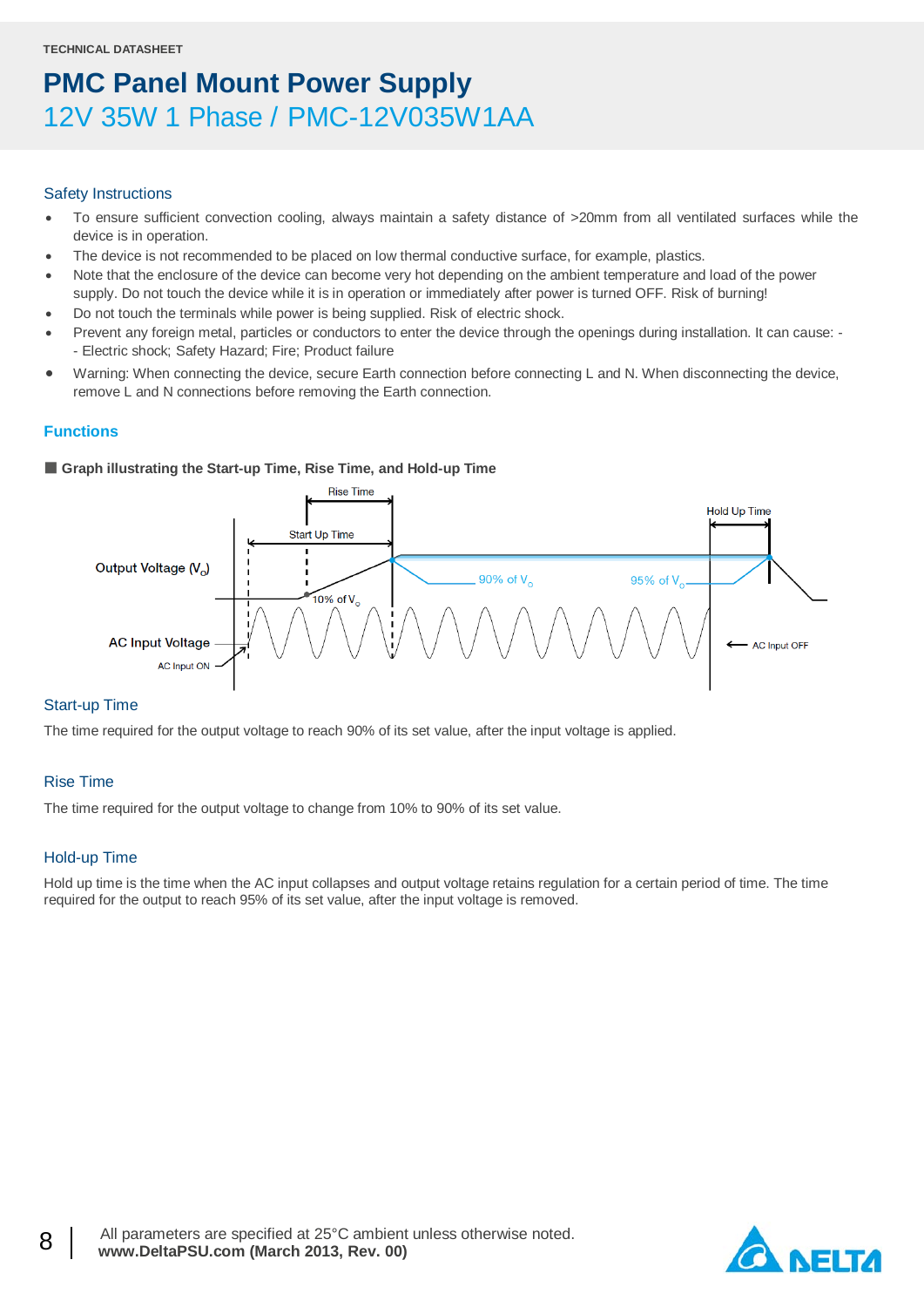### Inrush Current

Inrush Current is the first surge current seen on the input side when AC input is applied to the power supply. It is the first pulse captured; see a typical picture for the inrush current as seen in the power supply.



### Overload & Overcurrent Protections

The power supply's Overload (OLP) and Over current (OCP) Protections will be activated when output current exceeds 120% of  $I<sub>O</sub>$  (Max load). In such occurrence, the  $V<sub>O</sub>$  will start to droop and once the power supply has reached its maximum power limit, the protection is activated and the power supply will go into "Hiccup mode" (Auto-Recovery). The power supply will recover once the fault condition of the OLP and OCP is removed and  $I<sub>O</sub>$  is back within the specifications.



Dynamic Response

The power supply output voltage will remains within  $±5\%$  of its steady state value, when subjected to a dynamic load from 0 to 100% of its rated current.



# Overvoltage Protection

The power supply's overvoltage circuit will be activated when its internal feedback circuit fails. The output voltage shall not exceed its specifications defined on Page 3 under "Protections".



Additionally, if the  $I<sub>0</sub>$  is < 120% but > 100% for a prolong period of time (depending on the load), the Over Temperature Protection (OTP) will be activated due to high temperature on critical components. The power supply will then go into "Hiccup mode" until power supply cool down.

## Over Temperature Protection

As mentioned above, the power supply also has Over Temperature Protection (OTP). This is activated when the overload condition persists for an extended duration and the output current is below the overload trigger point but >100% load. In the event of a higher operating condition at 100% load, the power supply will run into OTP when the surrounding air temperature is >75°C. When activated, the output voltage will go into bouncing mode until the operating surrounding temperature drops to 50°C or output capacity is reduced as recommended in the de-rating graph.

### Short Circuit Protection

The power supply's output OLP/OCP function also provides protection against short circuits. When a short circuit is applied, the output current will operate in "Hiccup mode", as shown in the illustration in the OLP/OCP section on this page. The power supply will return to normal operation after the short circuit is removed.

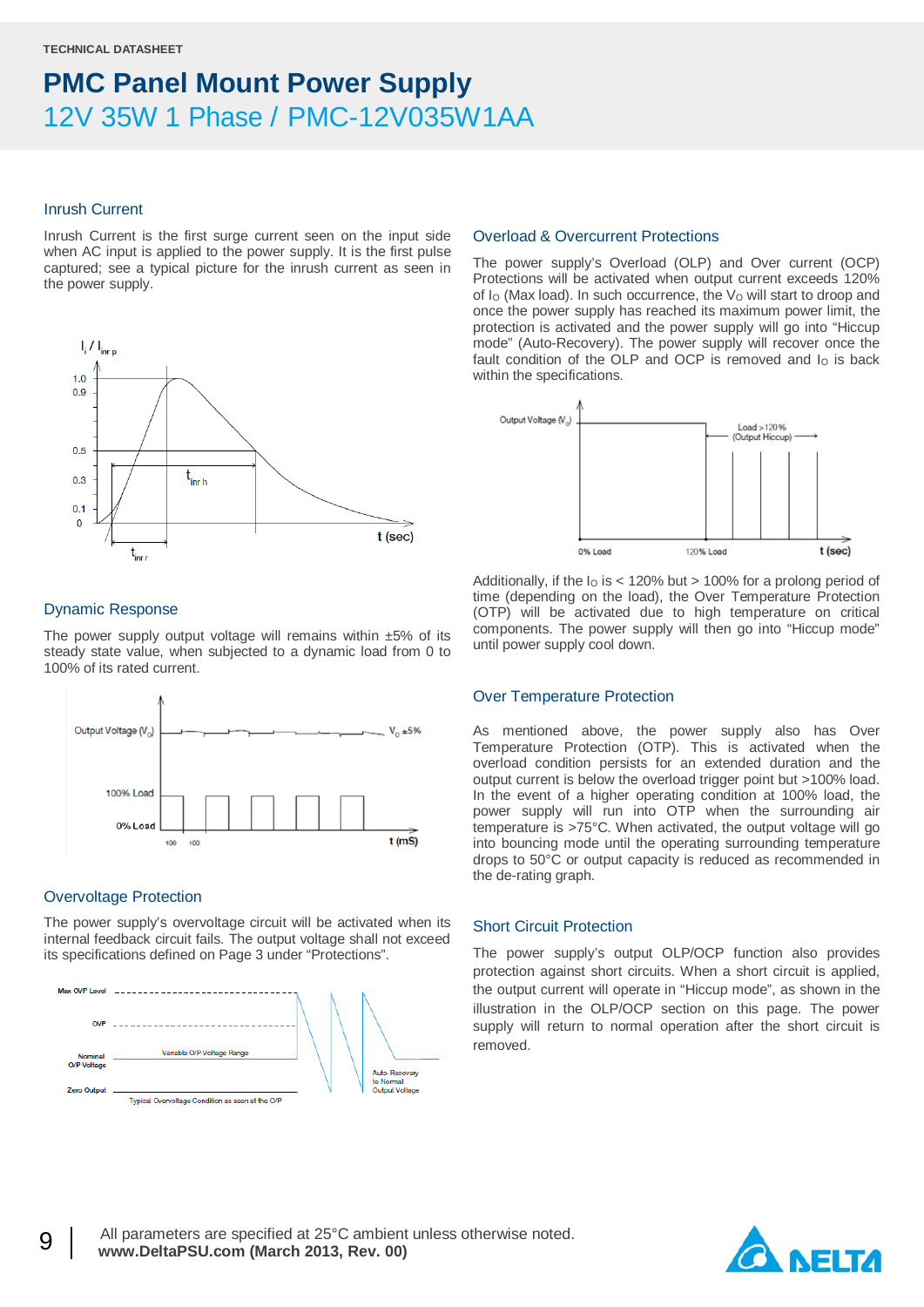**TECHNICAL DATASHEET**

**PMC Panel Mount Power Supply** 12V 35W 1 Phase / PMC-12V035W1AA